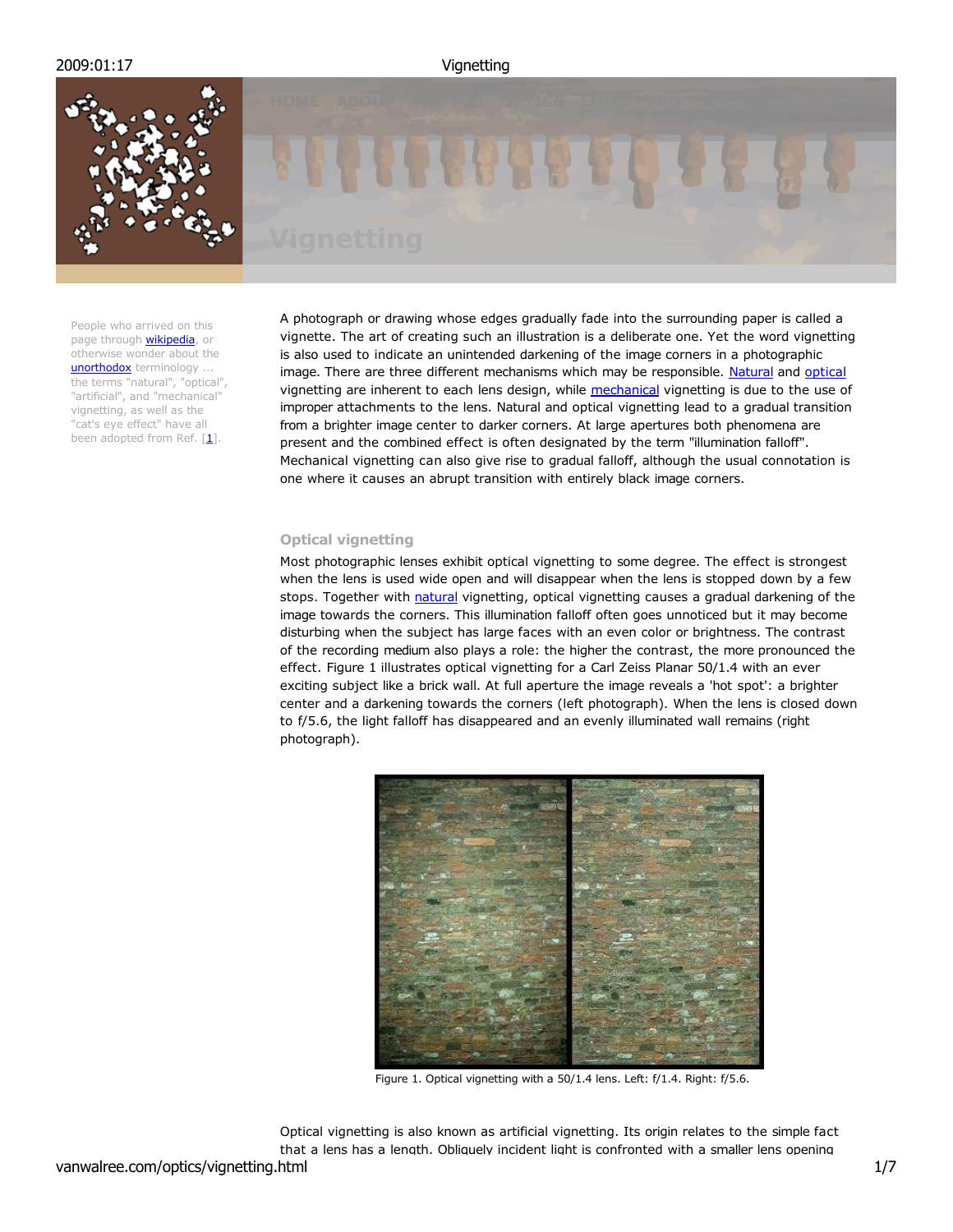that a lens has a length. Obliquely incident light is confronted with a smaller lens opening than light approaching the lens head-on. In Fig. 2 the lens used to photograph the wall in Fig. 1 is shown at two apertures and from two viewpoints. The white openings in the top illustrations denote the entrance pupil, which is the image of the aperture stop seen through all lens elements in front of it and from a position on the optical axis. The entrance pupil is the clear aperture for light that approaches the lens from the front and ends up in the image center.



Figure 2. The Planar 50/1.4 at f/1.4 (left) and f/5.6 (right) seen from the optical axis (top) and from the semifield angle (bottom).

The bottom illustrations show the lens from the semifield angle. Here, the white openings correspond to the clear aperture for light that is heading for the image corner. At f/1.4 the clear aperture is markedly reduced compared to the on-axis case: the entrance pupil is partially shielded by the lens barrel. More precisely, the aperture is delimited by the rims surrounding the front and rear elements. A smaller aperture implies that the lens collects less light for off-axis points than for on-axis points and hence that the image corners will be darker than the image center. At f/5.6 the entrance pupil is much smaller and no longer shielded by the lens barrel. Consequently, obliquely incident light sees the same aperture as normally incident light and there is no optical vignetting.

## **Cat's eye effect**

The consequences of optical vignetting for a subject that is in focus (cf. Fig. 1) is merely a reduced brightness towards the image corners. However, optical vignetting can also have a pronounced effect on out-of-focus parts of the image. Because the shape of an out-offocus highlight (OOFH) mimics the shape of the clear aperture, the bottom left situation of Fig. 2 leads to the so-called cat's eye effect  $[1]$ . Figure 3 evidences the resemblance between the appearance of OOFHs and the aperture shape. With an increasing distance from the optical axis the shape of the OOFH progressively narrows and starts to resemble a cat's eye. The larger the distance from the image center, the narrower the cat's eye becomes.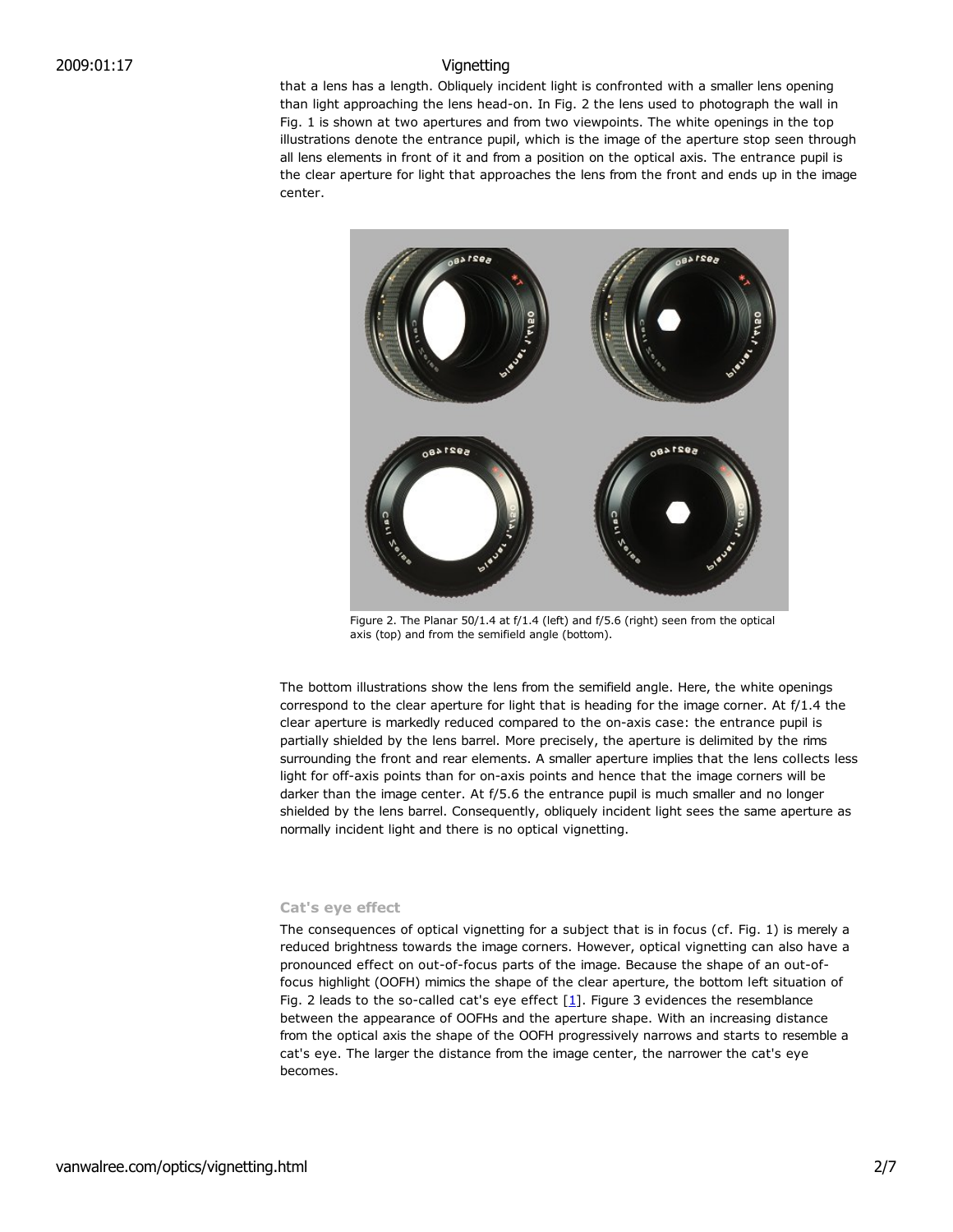

Figure 3. The cat's eye effect. The rectangular area indicated by the dotted white line is shown enlarged at the bottom. (Photograph by Peter Boehmer.)

The cat's eye effect is readily observed in an SLR viewfinder. Just inspect distant street lights with the lens set at close-focus. By judging the narrowness of the cat's eye with an OOFH in the image corner it is possible to estimate the amount of optical vignetting. If the lens is stopped down the aperture where optical vignetting disappears may also be visually found. For instance, the Planar 50/1.4 is almost completely cured at f/2.8.

Optical vignetting tends to be stronger in wideangle lenses and large aperture lenses, but the effect can be noticed with most photographic lenses. Zoom lenses are often saddled with a fair amount of optical vignetting. Oversized front or rear elements help to reduce this type of vignetting and are frequently applied in wideangle lens designs. At any rate, the given speed of a lens always refers to the on-axis case; the full aperture for off-axis objects is smaller.

# **Natural vignetting**

Natural vignetting, more properly termed natural light falloff, is inherent to each lens design and becomes more troublesome for wideangle lenses. It is associated with the famous  $\cos^4$ law of illumination falloff. Contrary to popular belief, the argument for this law is not measured in object space but in image space. It is measured at the rear end of the lens as the angle at which the light impinges upon the film.

To illustrate natural vignetting and to point out differences between lens designs at the same time, I consider two examples. While rangefinder wideangle lenses tend to be better corrected than their retrofocus competitors, in particular for curvilinear distortion and lateral color, they also have the disadvantage of persistent light fall-off. Two contemporary wideangle designs are shown in Fig. 4: the Carl Zeiss Distagon 21/2.8 and the Carl Zeiss Biogon 21/2.8. The top design is an asymmetrical retrofocus lens for Contax SLR cameras (and all that to give way to the mirror!), the bottom lens is a symmetrical design for use on the Contax G rangefinder cameras. The black bars indicate the actual position of the variable leaf diaphragm (the aperture stop), the red bars indicate the exit pupil, which is the image of the aperture stop that an observer sees when he looks into the lens from the rear. The exit pupil serves to illuminate the film and delineates the light cone received by a point on the film (Fig. 5).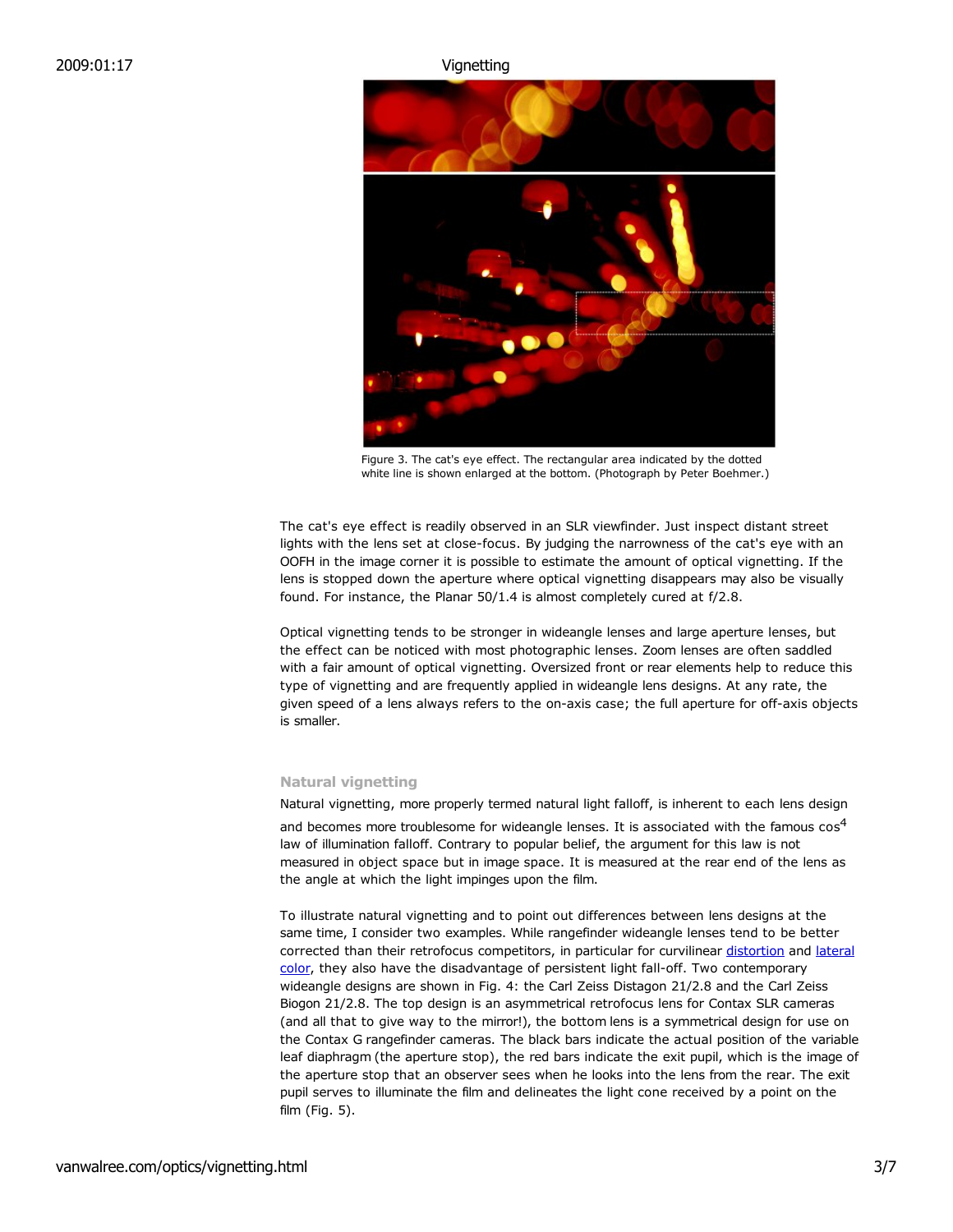

Figure 4. Image illumination in relation to the position of the exit pupil for two 21/2.8 lenses. Top: the retrofocus Distagon 21/2.8 design. Bottom: the Biogon 21/2.8 rangefinder design. The angle *b* differs between the designs.

Whereas the exit pupil of the rangefinder lens is separated from the film by approximately its focal length, the exit pupil of the retrofocus design is pushed away from the film with the glass. Thus, from the yellow cones illuminating the film, the angle *b* is significantly larger for the Biogon than for the Distagon. It is this

angle that is most important for the  $cos<sup>4</sup>$  law. An enlargement of the Biogon rear end is found in Fig. 5. Two cones are indicated, one to illuminate a point on the optical axis (image center) and one to illuminate an off-axis point (image corner). Compared with the image center, the corner illumination is less for three reasons. First, there

is a  $\cos^2(b)$  factor due to the inverse square law: the light has a longer way to travel to the image corner. Second, the pupil seen by the off-axis point is not round but elliptical and has a smaller area than the round pupil seen by the image center. This yields another cos(*b*) factor. Note however that this cosine factor is approximate.

It needs refinement when the pupil diameter is not small compared

center at normal incidence, it strikes the image corner at the angle



explained for the Biogon.<br>to its distance from the film [2]. Third, while the light hits the image Figure 5. The  $cos<sup>4</sup>$  law

*b*. This yields another cos(*b*) factor. The last effect relates to Lambert's law and can be compared with a late afternoon sun which heats the earth less than the sun at noon because the same beam of sunlight is spread over a larger area. The combined effect of all

cosine factors is a  $cos<sup>4</sup>$  illumination falloff towards the image corners.

It is remarked that the  $\cos^4$  law is not truly a law but rather a combination of cosine factors which may or may not be all present in a given situation.

Although the  $cos<sup>4</sup>$  law is indeed better applied to image space than object space, for many (but not all) lenses good agreement between theory and practice is actually found by taking one cosine in object space and three cosines in image space. The single cosine in object space then accounts for the amount of light collected by the lens. If one presumes that all collected light is also projected on the film (conservation of energy), this one cosine replaces the second of the abovementioned factors. The resulting  $\cos^4$  law then reads

cos(*a*)\*cos3(*b*), where *a* denotes the angle in object space. Significant departures from this law arice when lens decinners use the Slyusarev effect [1] to increase the annarent size of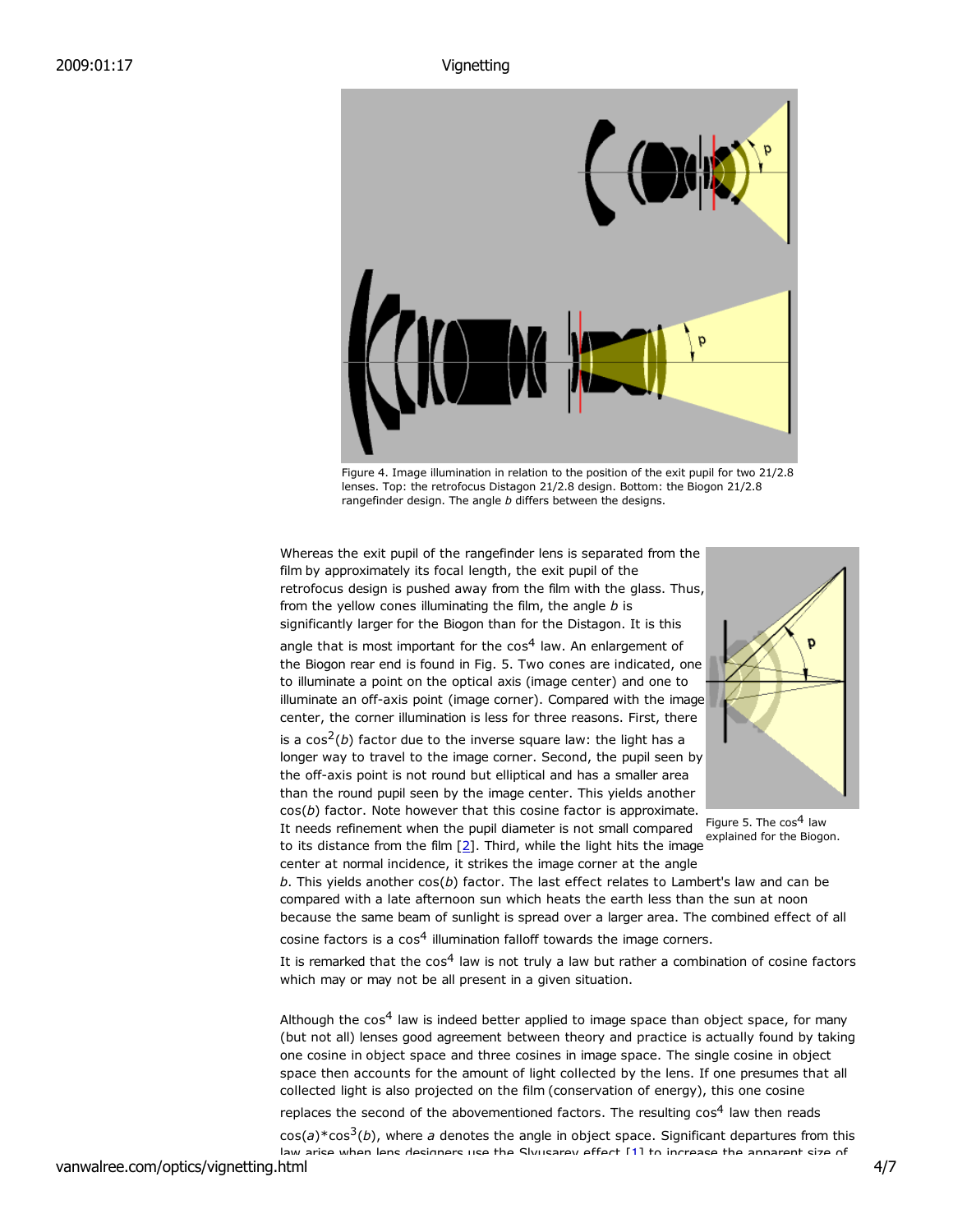law arise when lens designers use the Slyusarev effect  $[1]$  to increase the apparent size of one or both pupils for off-axis points. This may result in a dramatic improvement of the image illumination.

The angle *a* is the same for both 21-mm lenses, but since the angle *b* differs between the Distagon and the Biogon it is expected that the image illumination will differ between the two lenses. Indeed, there is a considerable difference: Fig. 6.



Figure 6. Illumination charts for the Distagon 21/2.8 and the Biogon 21/2.8 (Zeiss data).

In an illumination chart the curves are given relative to the image center. I.e, the image center illuminance is 1.0 and the illuminance at other points is given as a fraction relative to the image center. At full aperture both designs have a corner illuminance of 0.2, which means that the image center receives five times the amount of light the image corner receives. This will certainly be noticed in photographs which include a blue sky or the brick wall of Fig. 1. Upon stopping down the lenses, the Distagon image illumination improves drastically. At f/11 the corner is only 0.8 stops darker than the center. The Biogon illumination however does not improve that much, the corner illumination remaining 1.8 stops behind the center. A full-stop difference remains between the corner illuminations of the two designs. The difference is that the Distagon suffers mostly from optical vignetting at full aperture and benefits from a smaller aperture. The Biogon on the other hand suffers primarily from natural vignetting, which is not cured by a smaller aperture. Figure 6 also shows the

cos<sup>4</sup> curves for both designs. There is an excellent match for the Distagon at small apertures. By contrast, the Biogon illuminance is close to its  $cos<sup>4</sup>$  curve at all apertures.

### **Mechanical vignetting**

When mechanical extensions to a lens protrude into its field of view, the image corners receive less light than they would in the absence of the extension and vignetting occurs. The extension can be too long a lens hood, stacked filters, or a combination. The hood and/or filters obscure the entrance pupil from obliquely incident light and the remedy is obvious: use proper accessories. A single, thick filter can already vignette a wideangle lens so it pays to check on vignetting behavior before filters and lens hoods are purchased.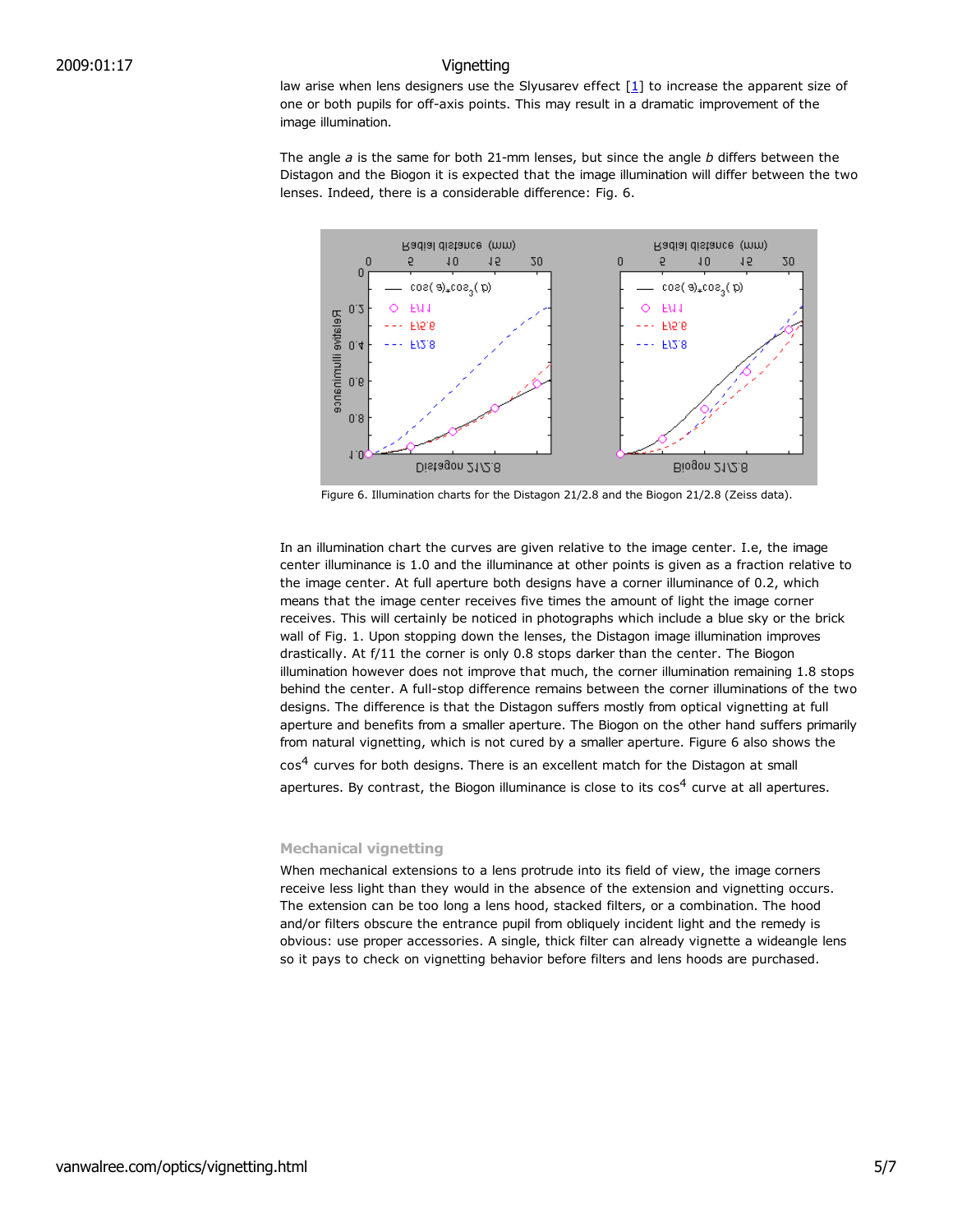

Figure 7. A typical case of mechanical vignetting. (Distagon 28/2 @  $f/11 +$  Contax metal hood #3)

Figure 7 illustrates a typical case of mechanical vignetting. The image was taken with the Distagon 28/2 equipped with Contax metal hood #3, which is simply too long for this lens. A graphical explanation is given in Fig. 8. With the Distagon used at f/11 and infinity, an image corner relies for its illumination on the orange ray pencil, which comes from infinity heading towards the entrance pupil (in red). The angle with the optical axis is the semifield angle, which amounts to 37 degrees. In the absence of a hood the oblique ray pencil has full access to the entrance pupil, but in the presence of the hood the entrance pupil is invisible to this pencil. The pupil is eclipsed by the hood and the image corner receives no light at all. A comprehensive discussion on mechanical vignetting is found on the lens hood page.



Figure 8. The Distagon 28/2 without and with Contax metal hood #3. The oblique ray pencil is blocked when the hood is attached.

Note that Fig. 8 does not show refraction of the pencils. For mechanical vignetting it suffices to consider the entrance pupil and obstructions in front of the lens. Refraction is indirectly taken into account by the position and size of the entrance pupil (Zeiss data). However, the pencils are drawn correctly outside the lens.

## **Remedies**

Three causes of dark image corners have passed in review. Optical vignetting is due to the dimensions of the lens: off-axis object points are confronted with a smaller aperture than a point on the optical axis. The remedy is to stop down the lens. The darkening noticed at full aperture already improves greatly when the lens opening is decreased by one stop. A